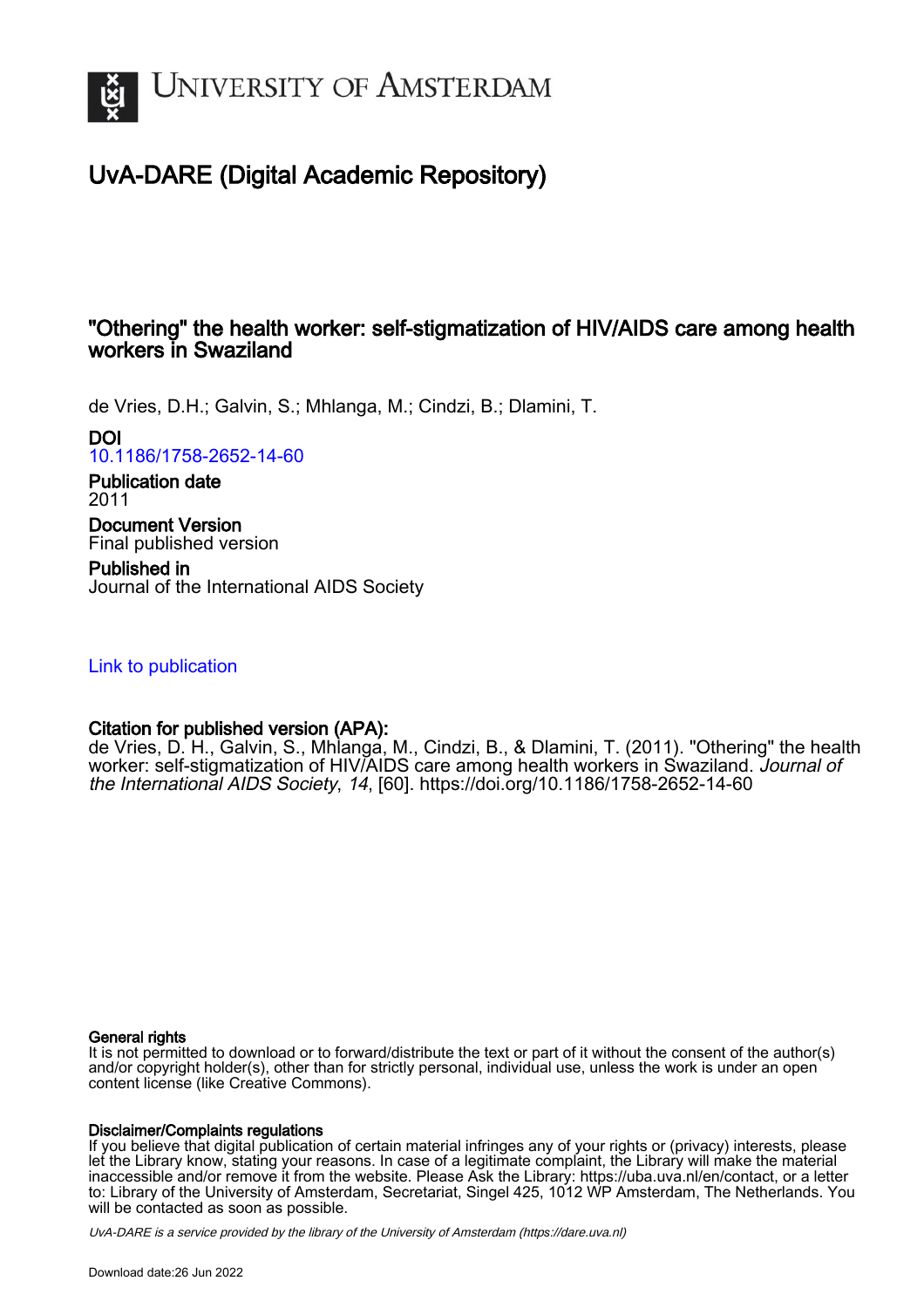

**RESEARCH Open Access** 

# "Othering" the health worker: self-stigmatization of HIV/AIDS care among health workers in Swaziland

Daniel H de Vries<sup>1\*†</sup>, Shannon Galvin<sup>2†</sup>, Masitsela Mhlanga<sup>3</sup>, Brian Cindzi<sup>3</sup> and Thabsile Dlamini<sup>3</sup>

## Abstract

Background: HIV is an important factor affecting healthcare workforce capacity in high-prevalence countries, such as Swaziland. It contributes to loss of valuable healthcare providers directly through death and absenteeism and indirectly by affecting family members, increasing work volume and decreasing performance. This study explored perceived barriers to accessing HIV/AIDS care and prevention services among health workers in Swaziland. We asked health workers about their views on how HIV affects Swaziland's health workforce and what barriers and strategies health workers have for addressing HIV and using healthcare treatment facilities.

Methods: Thirty-four semi-structured, in-depth interviews, including a limited set of quantitative questions, were conducted among health workers at health facilities representing the mixture of facility type, level and location found in the Swaziland health system. Data were collected by a team of Swazi nurses who had received training in research methods. Study sites were selected using a purposive sampling method while health workers were sampled conveniently with attention to representing a mixture of different cadres. Data were analyzed using Nvivo qualitative analysis software and Excel.

Results: Health workers reported that HIV had a range of negative impacts on their colleagues and identified HIV testing and care as one of the most important services to offer health workers. They overwhelmingly wanted to know their own HIV status. However, they also indicated that in general, health workers were reluctant to access testing or care as they feared stigmatization by patients and colleagues and breaches of confidentiality. They described a self-stigmatization related to a professional need to maintain a HIV-free status, contrasting with the HIV-vulnerable general population. Breaching of this boundary included feelings of professional embarrassment and fear of colleagues' and patients' judgements.

Conclusions: While care is available and relatively accessible, Swaziland health workers still face unique usage barriers that relate to a self-stigmatizing process of boundary maintenance - described here as a form of "othering" from the HIV-vulnerable general population - and a lack of trust in privacy and confidentiality. Interventions that target health workers should address these issues.

## Background

The HIV pandemic does not spare health workers. In some areas particularly hit hard by AIDS, such as Zambia's Lusaka and Kasama districts, annual death rates of 3.5% for nurses and 2.8% for clinical officers have been claimed [[1](#page-8-0)]. For Swaziland, the annual mortality among health

workers due to HIV/AIDS was 5% in 2004 [[2](#page-8-0)]. HIV prevalence among health staff has been reported to equal the general population - 26% among adults aged 15-49 years [[3,4](#page-8-0)] - and HIV-related death rates have risen to 4% annually [\[5\]](#page-8-0).

In neighbouring South Africa, the HIV prevalence among professional healthcare workers was found to range from 12.2% to 19.9% [[6\]](#page-8-0). Over the coming years, sub-Saharan African health systems may lose up to one-fifth of their employees to HIV/AIDS [[3\]](#page-8-0). This attrition may have a severe impact on regional human



© 2011 de Vries et al; licensee BioMed Central Ltd. This is an Open Access article distributed under the terms of the Creative Commons Attribution License [\(http://creativecommons.org/licenses/by/2.0](http://creativecommons.org/licenses/by/2.0)), which permits unrestricted use, distribution, and reproduction in any medium, provided the original work is properly cited.

<sup>\*</sup> Correspondence: [d.h.devries@uva.nl](mailto:d.h.devries@uva.nl)

<sup>†</sup> Contributed equally <sup>1</sup>

<sup>&</sup>lt;sup>1</sup>Department of Sociology and Anthropology, Amsterdam Institute for Social Science Research, University of Amsterdam, Amsterdam, the Netherlands Full list of author information is available at the end of the article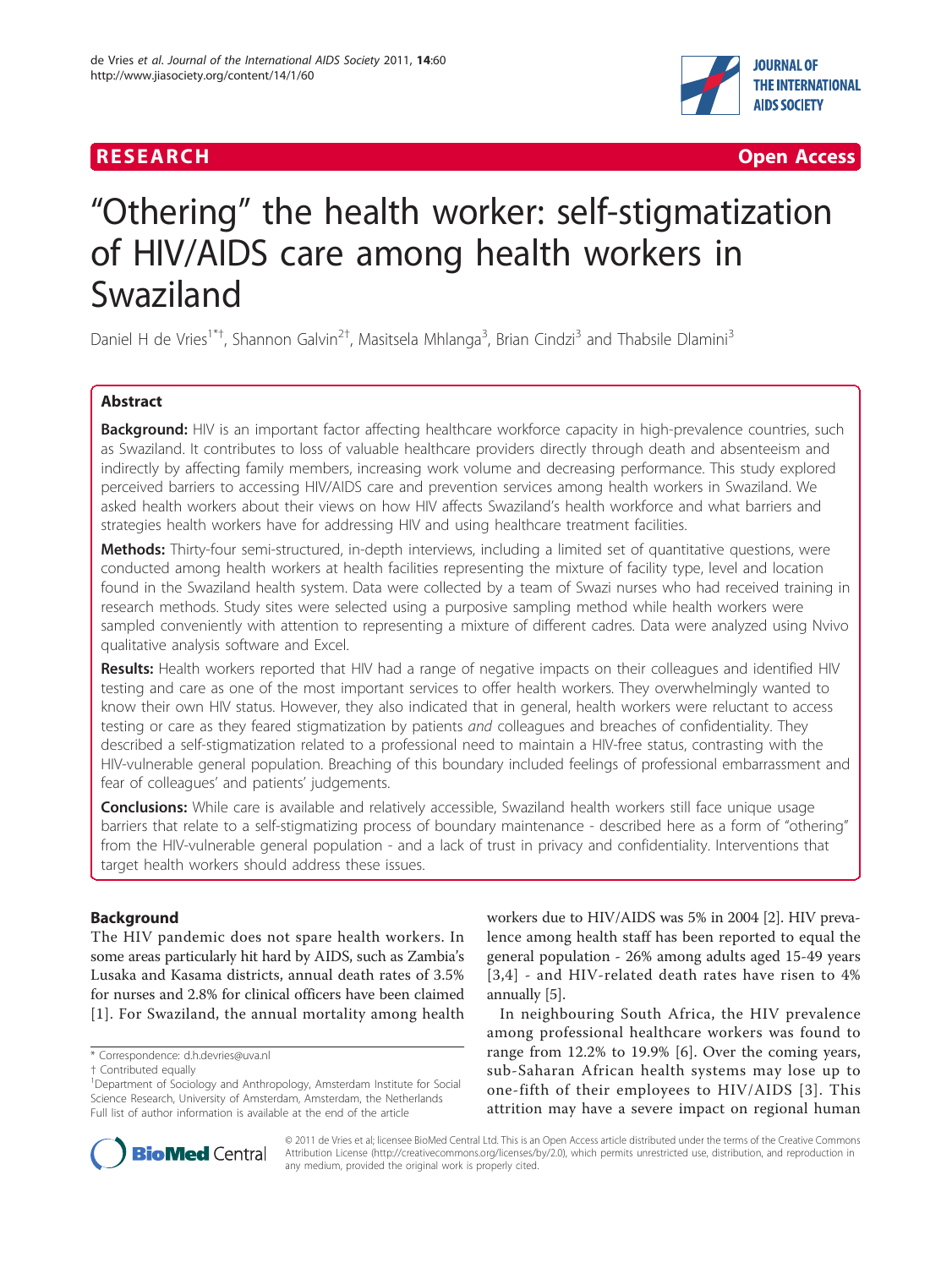resources for health capacity, leaving critical efforts, such as the general roll out of antiretroviral therapy (ART), barely feasible [[7](#page-8-0),[8](#page-8-0)]. However, while health workers tend to know where to go to obtain an HIV test, reluctance to test and low access to post-exposure prophylaxis (PEP) has been found in the literature [[9-11\]](#page-8-0).

What barriers may exist that prevent caregivers from accessing needed care? One overall finding has been an emphasis on the role of stigma on usage of special HIV/ AIDS services by health workers [\[12](#page-8-0)-[14](#page-8-0)]. Health workers fear that if they disclose their HIV-positive status or if they have to queue alongside their patients for treatment, patients will lose confidence in them as they will be perceived as sinful and unable to follow their own prevention messages [[3,15](#page-8-0)]. Some health workers fear that this loss of authority could lead to loss of patients, impact their social status [[15\]](#page-8-0), and affect their employment security [[16](#page-8-0)]. This negative attitude toward people living with HIV (PLHIV) appears to be not restricted to patients and the larger community, but is also prevalent among professional health workers through charting, labelling, gossip, verbal harassment, avoidance, isolation and referrals for testing [[9,17,18\]](#page-8-0). An issue complicating stigma toward PLHIV is a lack of knowledge among both patients and providers about modes of HIV transmission [\[17](#page-8-0)].

Analyses focusing on health worker access to care are only recently emerging. A lack of well-established HIV infection treatment programmes targeting health workers makes comparative knowledge about the optimal methods hard to find. HIV care, integrated with other comprehensive services in staff clinics located in house or in stand-alone services close to the hospital, has shown positive utilization results [[12\]](#page-8-0). However, it also has been observed that many health workers prefer to seek care far away from where they live or work, which means incurring considerable extra financial costs [[14](#page-8-0)]. Outside the health worker context, in-house (employer) and independent disease management have achieved higher uptake of services than medical aid schemes, but overall usage has remained low [[19](#page-8-0)].

To better understand low utilization of HIV/AIDS services for health workers and develop recommendations, a participatory study was designed to document perceived barriers to accessing HIV/AIDS care and prevention services among health workers in Swaziland. The study was implemented by a core group of nurses from the Swaziland Nursing Association (SNA) in collaboration with the Southern Africa Human Capacity Development Coalition, the Swaziland Ministry of Health and Social Welfare (MOHSW) and USAID's Capacity Project, led by Intra-Health International.

## Methods

## Study design

The study used a participatory, qualitative research method with a small survey component. Nurses working in Swaziland were included as interviewers and analysts.

A semi-structured, primarily open-ended interview questionnaire was used. It included a limited set of quantitative question using binary answers, never/sometimes/ always scales, and forced-choice likert scales. Barriers to HIV treatment were depicted via the use of two vignettes (scenarios) based on actual situations reported by SNA nurses [[20\]](#page-8-0). The vignettes were used to circumvent direct questions about a respondent's HIV/AIDS status - to protect privacy, we did not want to directly ask if respondents had been tested and were HIV positive - and ensure acceptability of the study [\[21\]](#page-8-0).

## Sampling and data collection

Relatively senior nurses of the SNA conducted interviews after receiving professional training on qualitative interviewing methods. Questionnaires were translated into both siSwati and English and administered in the language preferred by the respondent. Data were collected over a seven-week period in October and November 2007 in nine health facilities located in all four Swaziland regions. Purposive sampling was used in the identification of the first eight health facilities choosing maximum variation across area type (urban, rural, company), ownership (government, mission, private, industry) and facility class (hospital, health centre, clinic, other). The ninth and last facility, a tuberculosis clinic, was selected by opportunistic sampling.

Interviews were conducted in a private space in health facilities during working hours. The study and interview dates were advertised beforehand. Study participants had to be full-time or at least part-time employees at a healthcare facility and over 18 years of age. Participants were approached using convenience sampling of those staff present at the facility during the time of the interviews. Care was taken to avoid coercion, handpicking or selection of favoured staff as respondents by facility directors.

In total, a sample of 34 nurses, technicians and other healthcare providers participated in the study, shown in Table [1](#page-3-0). Only one physician participated in the study, however, and this physician did not complete the interview and withdrew consent.

## Data analysis

Interviews were transcribed in English by an independent translator. Initial coding, analysis and reporting were conducted by a research assistant and one of the principal investigators using qualitative data-analysis software,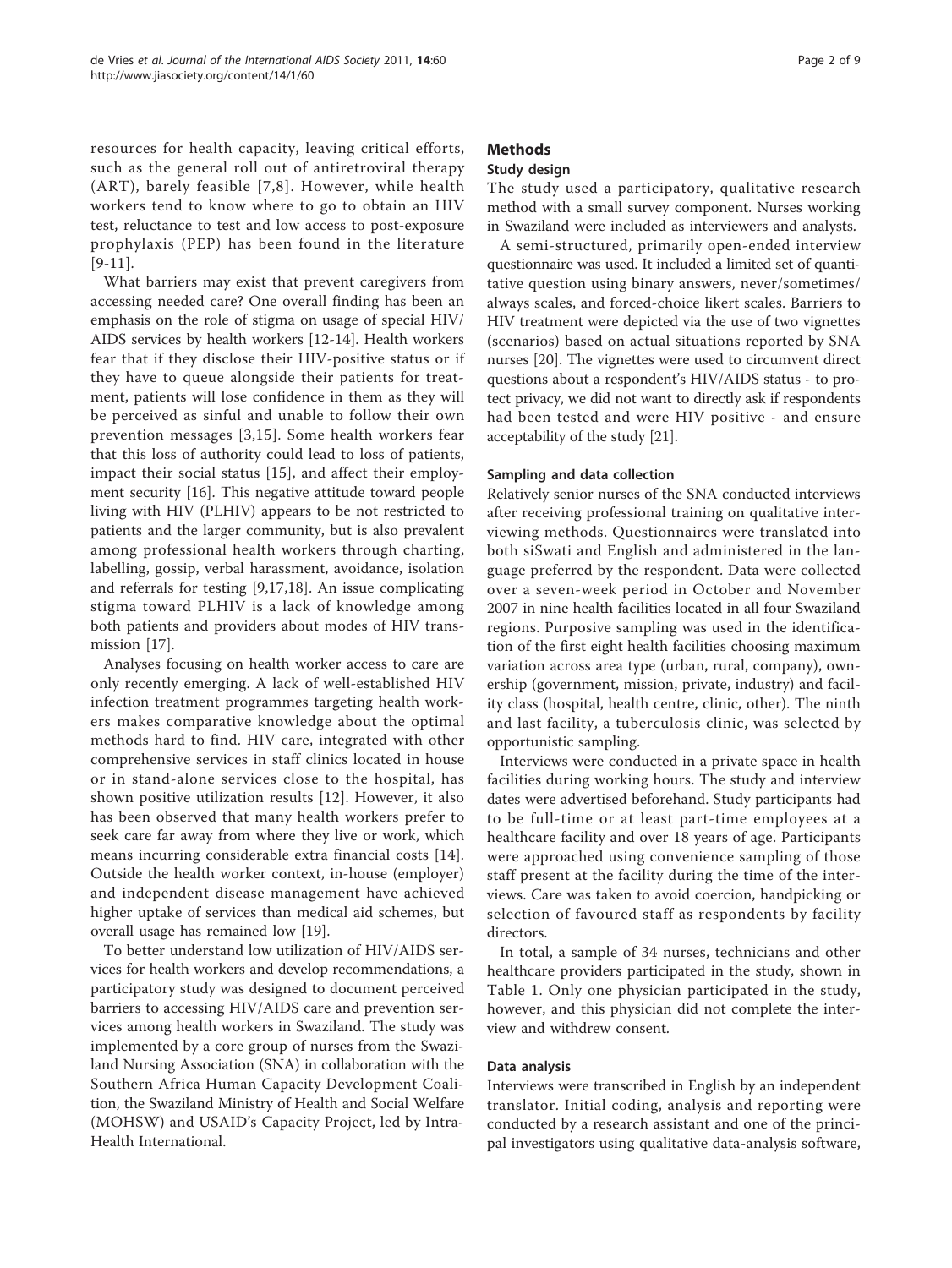#### <span id="page-3-0"></span>Table 1 Respondents by cadre\*

| Health worker type                                           | Frequency     | $\%$ | % in Swaziland workforce** |
|--------------------------------------------------------------|---------------|------|----------------------------|
| Nurse                                                        | 12            | 35.3 | 32%                        |
| Orderly                                                      | 6             | 17.6 | 13%                        |
| Health support staff (driver, cleaner, receptionist, intern) | 5             | 15%  | 33%                        |
| Laboratory technician                                        | 3             | 8.8  | 2%                         |
| Radiology technician                                         | 2             | 5.9  | 1%                         |
| Pharmacist                                                   | $\mathcal{P}$ | 5.9  | 1%                         |
| Environmental health officer                                 |               | 2.9  | 3%                         |
| Health administrator                                         |               | 2.9  | 7%                         |
| Rehabilitation technician                                    |               | 2.9  | $< 1\%$                    |
| Social worker                                                |               | 2.9  | No data                    |
| Total                                                        | 34            | 100  |                            |

\*59% female; average age 43 years; 53% health clinics, 32% hospital, 15% health centres; 38% governmental, 29% mission, 18% non-governmental organization, 15% private; 41% employed less than five years and 6% over 20 years

\*\* Source: African Health Workforce Observatory (2009) Human Resources for Health Country Profile Swaziland. World Health Organization, Geneva

with final review by the two principal investigators. Content analysis was used to arrange the data into major themes and subthemes. Preliminary results were shared with partners in-country during a two-day results validation workshop in Swaziland in 2008. During this period, feedback was obtained from partners and used to adjust, refine and finalize the results.

#### Ethical considerations

To assure confidentiality and anonymity of information, complete anonymity of respondents was maintained in data sheets or transcripts, HIV status information was requested in general terms only (not specific to the respondents), and interviews were conducted in private. Informed consent was obtained by signature and permission to tape oral interviews. The survey protocol was approved by the Swaziland Research Ethics Committee in the MOHSW.

### Results

#### HIV/AIDS in the work environment

Table [2](#page-4-0) shows general responses from selected survey variables concerning HIV/AIDS in the work environment and treatment and prevention services (next section) by sex.

As can be seen, HIV was experienced as a significant work environment problem, particularly as observed by women health workers. About three-quarters of the respondents reported having personally known a colleague affected by HIV/AIDS and about half of the respondents noted that they had seen colleagues missing work due to a personal or family member's HIV infection. Health workers further estimated the number of days a month that colleagues missed coming to work as a result of personal or a family member's HIV infection in the past month to be, on average, 10 days (weighted average of midpoints of the categories:  $1-6$  days,  $n = 9$ ; 7-13 days, n = 9; 14-20 days, n = 5; 21-30, n = 2). In interview narratives, respondents observed poor performance and absenteeism (getting sick, being unable to work in a normal way, and taking on light duties and special assignments) among fellow health workers. Another common observation was increased stress and financial concerns as a result of having a family member ill from HIV.

#### Prevention and treatment services

Table [2](#page-4-0) also shows that the perceived general availability of HIV prevention and treatment services did not appear to be a major barrier to accessing treatment for both sexes. Most of the respondents indicated practicing (or wanting to practice) universal precautions and infection prevention methods. Basic supplies were found to be mostly available and used properly for this purpose, with the exception of government-supported hospitals. About one-third of the sample said that sometimes, materials were lacking, with the exception of latex gloves, mostly because materials were not the right size or were out of stock. A lack of proper waste disposal was observed (incinerators are less available in health clinics).

Further, health workers judged the availability of services as good for most of the following categories: voluntary counselling and testing, ART, condom provision, tuberculosis diagnosis and treatment, prevention of mother to child transmission services, sexually transmitted infection treatment, and paediatric ART (see Figure [1\)](#page-4-0).

Perceived service availability did not seem to differ by gender, but positive availability estimates did increase by age and duration of employment. Peer support groups and home-based care services were reported to be available to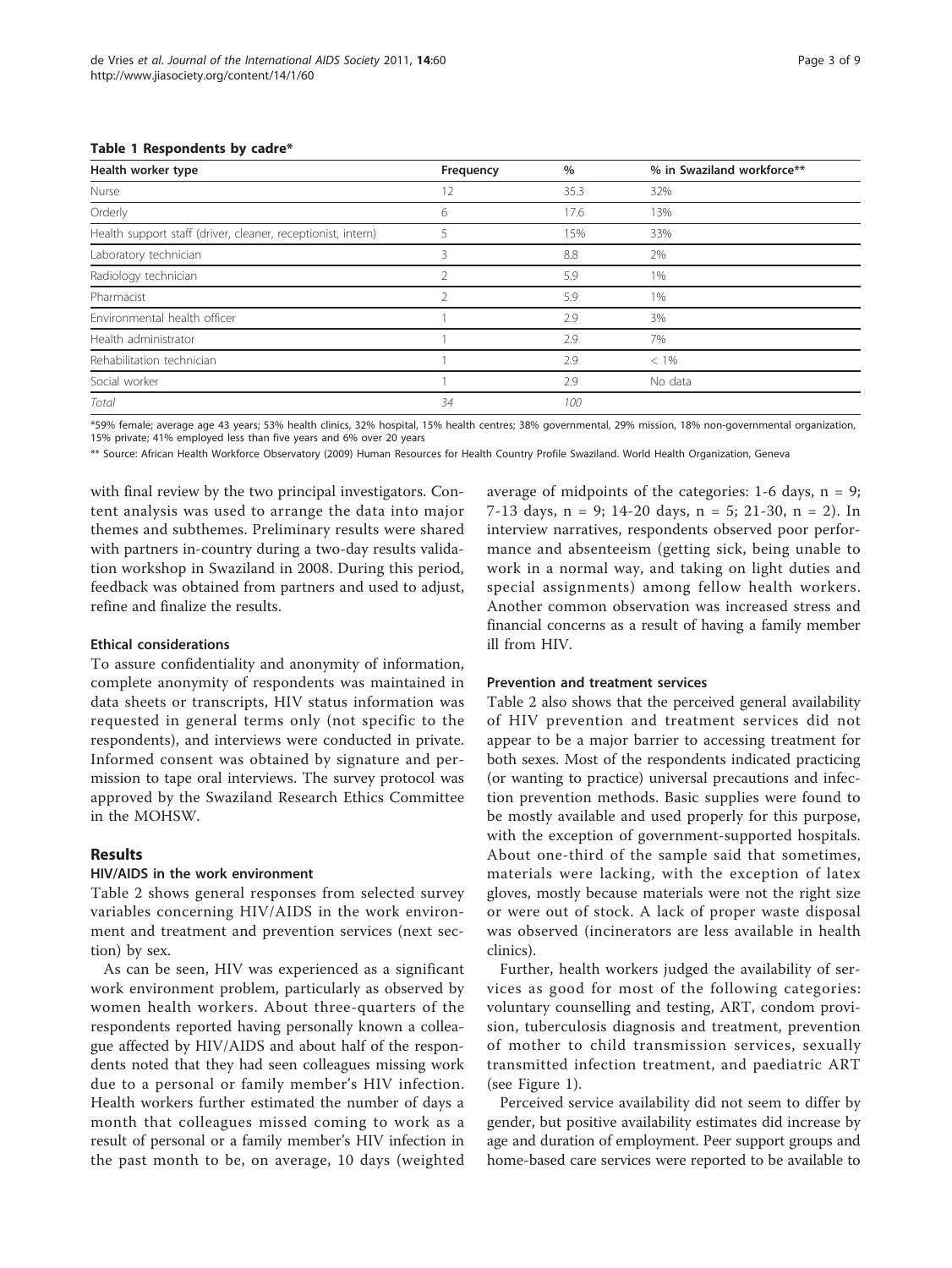<span id="page-4-0"></span>

|  |  |  |  |  |  | Table 2 General results relevant survey variables |
|--|--|--|--|--|--|---------------------------------------------------|
|--|--|--|--|--|--|---------------------------------------------------|

| Survey variable                                                                                | % women | $%$ men | % total |
|------------------------------------------------------------------------------------------------|---------|---------|---------|
| HIV/AIDS in the work environment                                                               |         |         |         |
| States that HIV affected a health worker who they knew personally                              |         | 57      | 74      |
| Have seen colleagues miss work due to HIV                                                      |         | 43      | 53      |
| Have seen colleagues miss work due to sick family member                                       | 60      | 36      | 50      |
| Thinks healthcare workers are open about their status                                          | 25      |         | 18      |
| As a healthcare worker, likes to know their HIV/AIDS status                                    | 95      | 93      | 94      |
| Finds that there is a need for special services for health workers                             | 85      | -93     | 88      |
| Prevention and treatment services                                                              |         |         |         |
| Received training on HIV/AIDS prevention and control                                           | 60      | 43      | 53      |
| Received training in post-exposure prophylaxis (PEP)                                           |         | 57      | 63      |
| Always practices universal precautions at workplace when handling patients                     |         | 64      | 68      |
| Finds it "very" to "somewhat easy" to access and obtain PEP                                    |         | 79      | 77      |
| Finds that other health workers might encounter more problems in accessing PEP than themselves | 30      | 36      | 32      |

about half of the respondents, although respondents at the same site gave conflicting responses to whether these services were provided. Further, health workers seemed generally unsure about what community-based services were available.

One out of four respondents mentioned that access to PEP was somewhat to very difficult. Reasons given included ignorance, limited availability at night and on weekends, expense of purchasing antiretroviral drugs, lack of accreditation, and insufficient providers and unavailability of ARVs. Access appeared most difficult in health clinics (see Figure [2](#page-5-0)) and government facilities (see Figure [3](#page-5-0)). Nurses and nurse assistants expressed more difficulty obtaining access than technicians, pharmacists and support staff. No differences were found regarding gender.

While we did not ask directly whether participants had been tested or were HIV positive, with the exception of two respondents, all interviewed health workers mentioned wanting to know their own HIV status (Table 2). When asked about the major Swaziland stand-alone health worker clinic, the Wellness Center [[22\]](#page-9-0), 85% of the respondents mentioned having heard of the centre, yet only 40% - mostly respondents younger than 40 working at health centres run by non-governmental organizations - mentioned having visited it "for minor issues".

#### Self-stigmatization and the HIV/AIDS status boundary

Most respondents agreed that "health workers" were generally not open about their status: this observation was shared by 75% of the female and 93% of the male

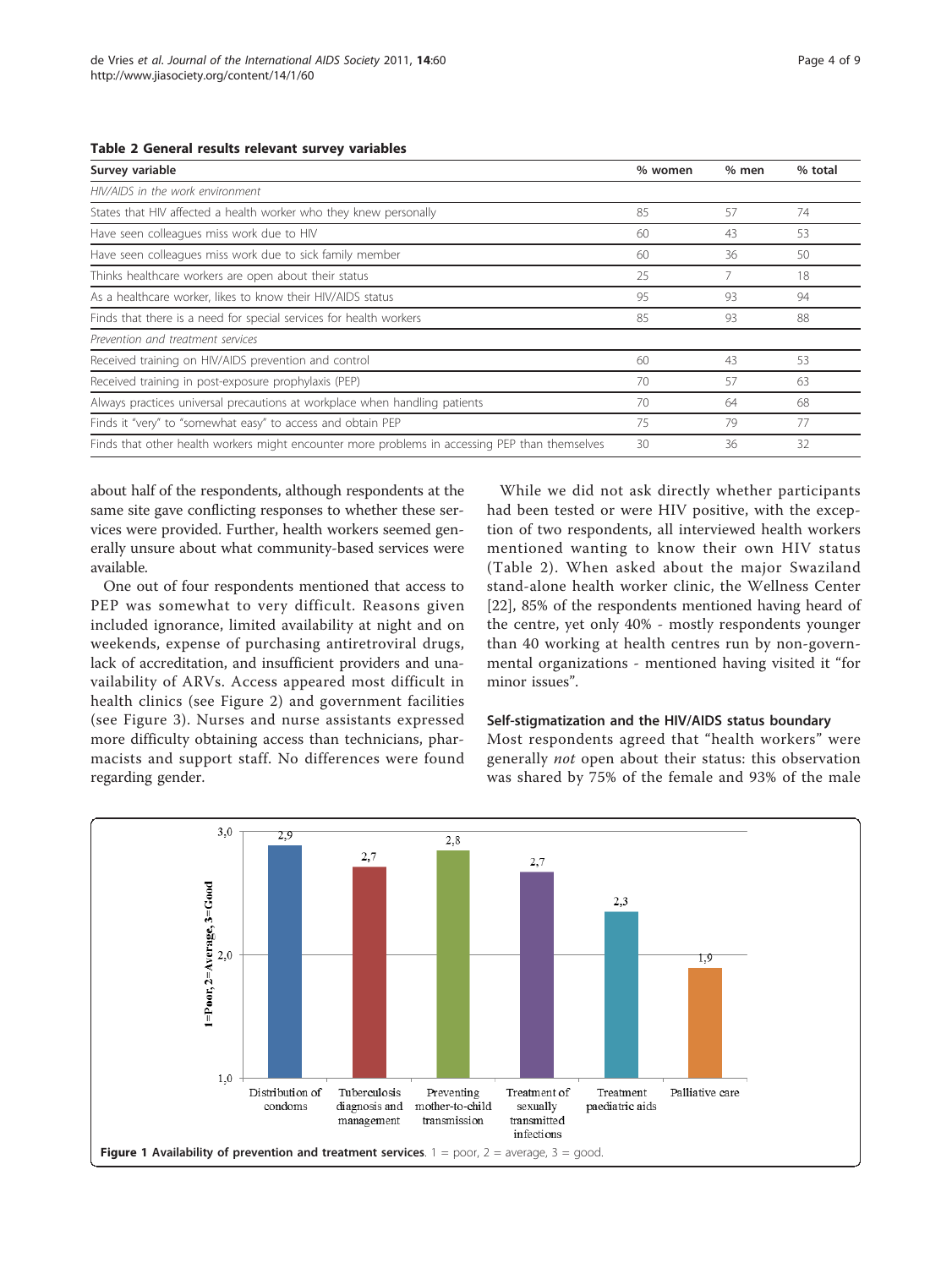<span id="page-5-0"></span>

health workers. Moreover, many cited examples of colleagues denying their HIV infection. While official sanction or loss of employment was not given as a reason not to be open about HIV status, our respondents cited as major barriers fear of negative judgements and labels of being promiscuous or diseased being given to them by other health workers, as well as by the general public. The generally dismissive culture of censorship within the health profession was mentioned as contributing to health workers' "self-stigmatization". As a 30-year-old male nurse explained:

Most of the health workers are still not free about HIV issues. You can get that from their comments about HIV. So it makes the others scared to share their ideas or feelings about HIV. They comment negatively about HIV. It is like health workers are giving themselves self-stigmatization on HIV, so that is why it is difficult.

Self-stigmatization was exacerbated as health workers strongly felt a sense of failure or professional embarrassment for contracting an infection that they felt they should have had the knowledge to avoid. According to a 34-year-old female nurse:

I think they feel like the general public will be surprised to know that I am HIV positive. And I have all the information. I have accessibility to everything - condoms, drugs. If they know that I am HIV

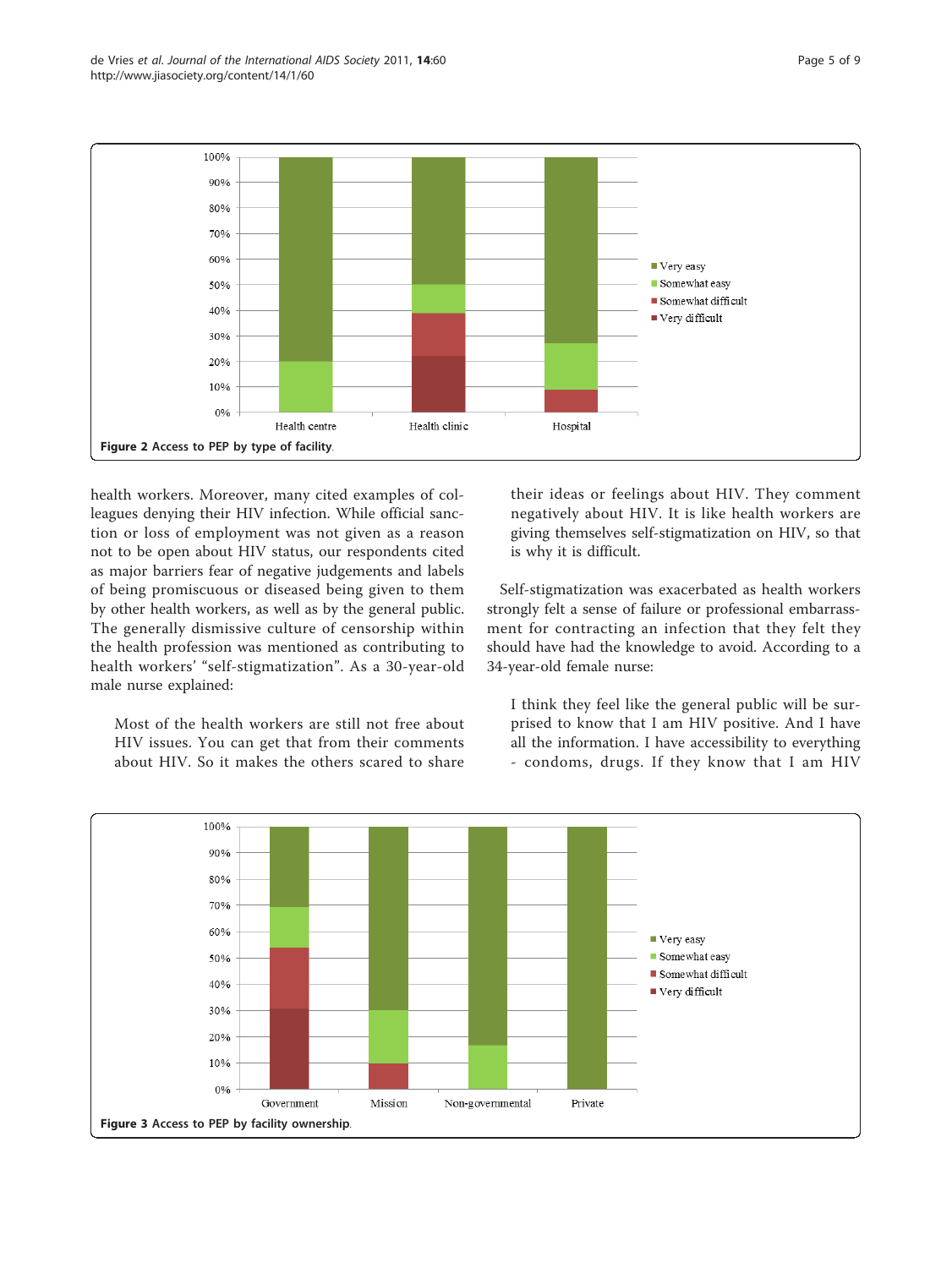positive, they will be like, "wow. How can you tell us to do this and you are not doing it?"

Health workers indicated that they perceived that they were at less risk and therefore less likely to take steps to protect themselves from sexual HIV acquisition or find opportunities to test themselves and seek needed care. They indicated that they felt that messages about HIV were for "the general public" and that efforts to reduce stigma were not targeted at health workers. A 34-yearold female nurse noted about this situation:

The general public has a decreased impact of stigma, and health workers have a high impact of stigma because probably there was no one who was saying to them, "this is yours." It was always for "them"; HIV is not for "us". We are learning, we are reading books, we are getting informed. Not for us; it is for our patients. That made them ignore themselves, that they need to take HIV as part of them.

Reasons given by health workers for undergoing HIV/ AIDS testing did not explicitly include concern with their own status, but instead focused on the needs of the patients and general public, and the health worker as a role model. Respondents mentioned that being tested was a chance to better understand the testing process that their patients undergo, improve their skills in recognizing patients' experiences, serve as role models, and protect patients from acquiring HIV infection from the healthcare provider.

The notion that HIV/AIDS is "not for health workers" appeared to reinforce the fear that one's positive status is wrongly attributed by others to personal risk behaviour as opposed to professional exposure. As a 23-yearold male nursing student noted:

Maybe my problem will be that if I found that I am positive after doing that test I will be afraid, because they won't think that it was due to this professional injury that I have just sustained, maybe it's my longtime behaviour, and so that can be a barrier problem to me to access that.

## The need for privacy and confidentiality

Responses from one of the vignette scenarios, shown in Box 1, emphasize self-stigmatization while pointing out another major issue creating barriers to care: mistrust in true privacy and confidentiality of test results. This vignette focused on what health workers would imagine to be the most likely behaviour of others based on their own experience.

Imagine a female nurse comes to a colleague and friend and reveals that she has recently discovered that she is HIV positive. She says she does not wish to register at the public ART clinic as she knows

the providers there.

## Vignette #1

Respondents were asked what they would advise the HIV-infected nurse to do, and a follow-up question asked what they thought she would actually do. The majority of respondents advised the hypothetical nurse to go to another facility or the Swaziland Wellness Center to avoid encountering known patients or colleagues and feel more comfortable as a result. This emphasizes the importance of privacy and confidentiality as a most significant factor in the general advice given. As one 34 year-old female nurse explained, this issue is particularly relevant to the densely connected social network of Swaziland health workers:

We are a small country. We have been to only two nursing school[s] so it is quite impossible not to know anyone in a health-providing facility. There is no way you cannot find someone you know in any facility, not unless you just take a tour in all the facilities and that might be very expensive.

It was mentioned often that there would be very few places where she would not know some of the health workers. This was echoed by many respondents who advised her to stay at her local clinic, as there was really no place she could go for complete anonymity.

Despite this, a third of all respondents thought that the HIV-infected nurse in the scenario would eventually access care. Some said that she would be forced to address the issue when her illness became more symptomatic. Many thought that her own education about the benefits of care and comfort with HIV would help her. Others thought that she would derive benefit from receiving comfort and sympathy from colleagues. However, the majority of the respondents said that it would be unlikely that the health worker in Vignette 1 would seek care openly, regardless of whether they had advised her to do this or not. According to respondents, providers at the clinic would talk about the nurse to others if she came to visit for testing or care. Moreover, most respondents indicated that the nurse would assume that the providers would do so even if in reality the provider actually did protect her privacy, a norm of expectations commonly shared among health workers. In other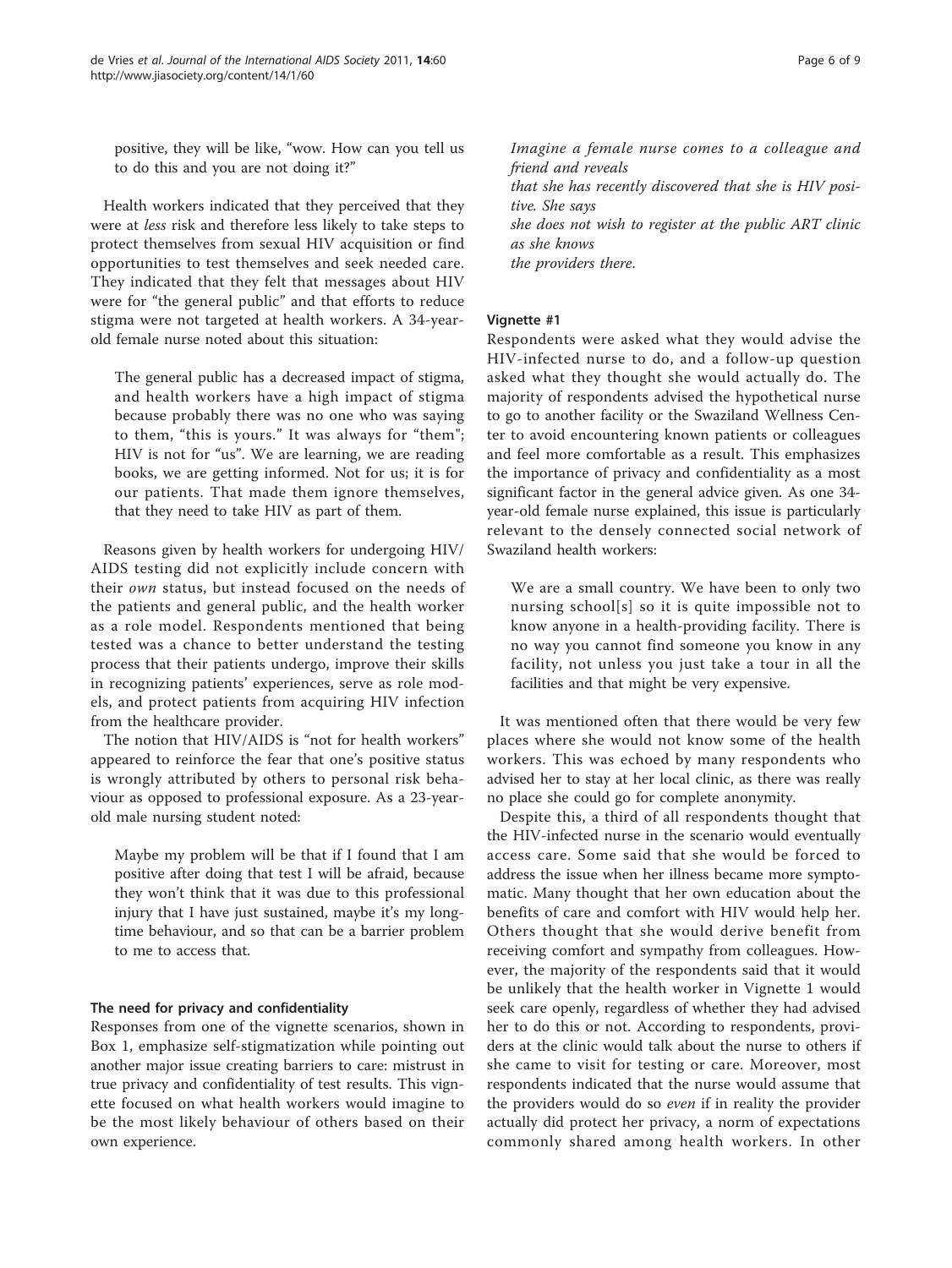words, imagined lack of confidentiality appeared to be a driving force for not seeking needed care.

Many respondents thought that it would be unlikely for the nurse to access care due to her own fears. One respondent also mentioned that professional embarrassment related to her status might be used against her by the clinic providers when professional conflicts arose. Revealing status to supervisors or colleagues with official roles of providing HIV care was not a first choice by many. If care had to be sought, respondents said, an exclusive room or special staff and procedures clearly ensuring privacy and confidentiality were needed, yet were often lacking. In many cases, however, what the nurse would actually do was thought to be influenced by her own attitudes and the attitudes of the providers she encountered, particularly related to stigma.

#### **Discussion**

The finding that HIV had affected work performance is not surprising and has been described by others [[12\]](#page-8-0). Respondents, however, gave novel insight into the HIVrelated stigma they suffer. A very strong theme was the unique sense of professional embarrassment that health workers feel about contracting HIV, combined with perceived (or imagined) lack of confidentiality, leading to a strong form of self-stigmatization. Health workers appear to be policing the boundary between their own professional identity as HIV-free social models and the identity of their patients and the general public, who are seen as vulnerable to the impacts of the disease.

This observed situation conforms to a process referred to as "othering" in the social sciences. Otherness refers to the tendency to perceive another group or person as different and not the same as "me" or "we". Otherness is typically defined as a socio-cultural process by which a dominant group defines and reinforces its power by labelling those who do not fit the model as "other" [\[23](#page-9-0)]. The characteristics of that dominant group are often taken for granted, unexamined, and used as the norm that provides the standard for judging the other. Health workers defined themselves as having a secure, positive identity of being "HIV/AIDS free" in opposition to the general public which, stigmatized as "the other", is expected to be vulnerable to HIV/AIDS.

From this perspective, the health worker's fear of being classified as one of "the others" is arguably related to a perceived and professionally imposed sense of morality in which there is no place for an HIV-positive status. Members of the health worker profession are expected to be HIV/AIDS free, and this boundary is explicitly patrolled by health workers themselves. Embodied rituals of the profession, such as prevention behaviours, help reinforce this immediate boundary between

the health worker population and the "others", from both internal and external perspectives.

While othering typically leaves the "other" vulnerable, in this case, it is the group patrolling its own morality that might be on the losing end because resulting gaps in health worker care remain invisible and unaddressed. The reïfication of the health worker as free of HIV is a denial of a history in which the vulnerability of the health worker to the epidemic is significant [[24\]](#page-9-0). As general HIV prevention messages leave out this health worker vulnerability, the boundary-making process is affirmed from the outside, as well.

The suggestion of a self-stigmatizing health workforce suggests that overcoming the fear surrounding HIV may be even greater in health workers than other groups. It should be noted that while we did not directly ask, no respondent gave examples of actual negative consequences that HIV-infected health workers had faced as a result of being HIV positive. This may be because openly HIV-positive health workers are extremely rare. We did not address how this self-stigmatization correlated with stigmatizing behaviour toward HIV patients, which could also be an effect.

In this context, it is not surprising to find a call for improved privacy and confidentiality among health workers when seeking care. This concern seems also sensible in a regional community like Swaziland where most health workers (especially nurses) know one another. When a worker did reveal an HIV-positive status, this was typically done based on a trusted rather than professional (care-related) relationship. Given this, if anonymity cannot be achieved for HIV-positive health workers, access could be improved by allowing health workers to choose, from a list of designated providers, the person they feel most comfortable having as a provider. Furthermore, special services made available should be of high quality, free of charge, easily accessible by public transport, with expanded night and weekend hours of operation, staffed by professionals, with a nonbureaucratic system of identification that is not discriminatory, and not solely focusing on HIV to avoid discriminatory concerns.

The study has several limitations. Opportunistic sampling using a novel measurement tool might have biased results towards those with strong views. Further, staff members who were absent may have different views than those who were present at work as absenteeism may be related to HIV status, HIV in their family, or other factors. Generalizability of the findings is therefore limited. Vignettes were chosen over asking respondents directly about their own HIV status, which may have limited accuracy, despite improvements in accuracy and wording after field testing.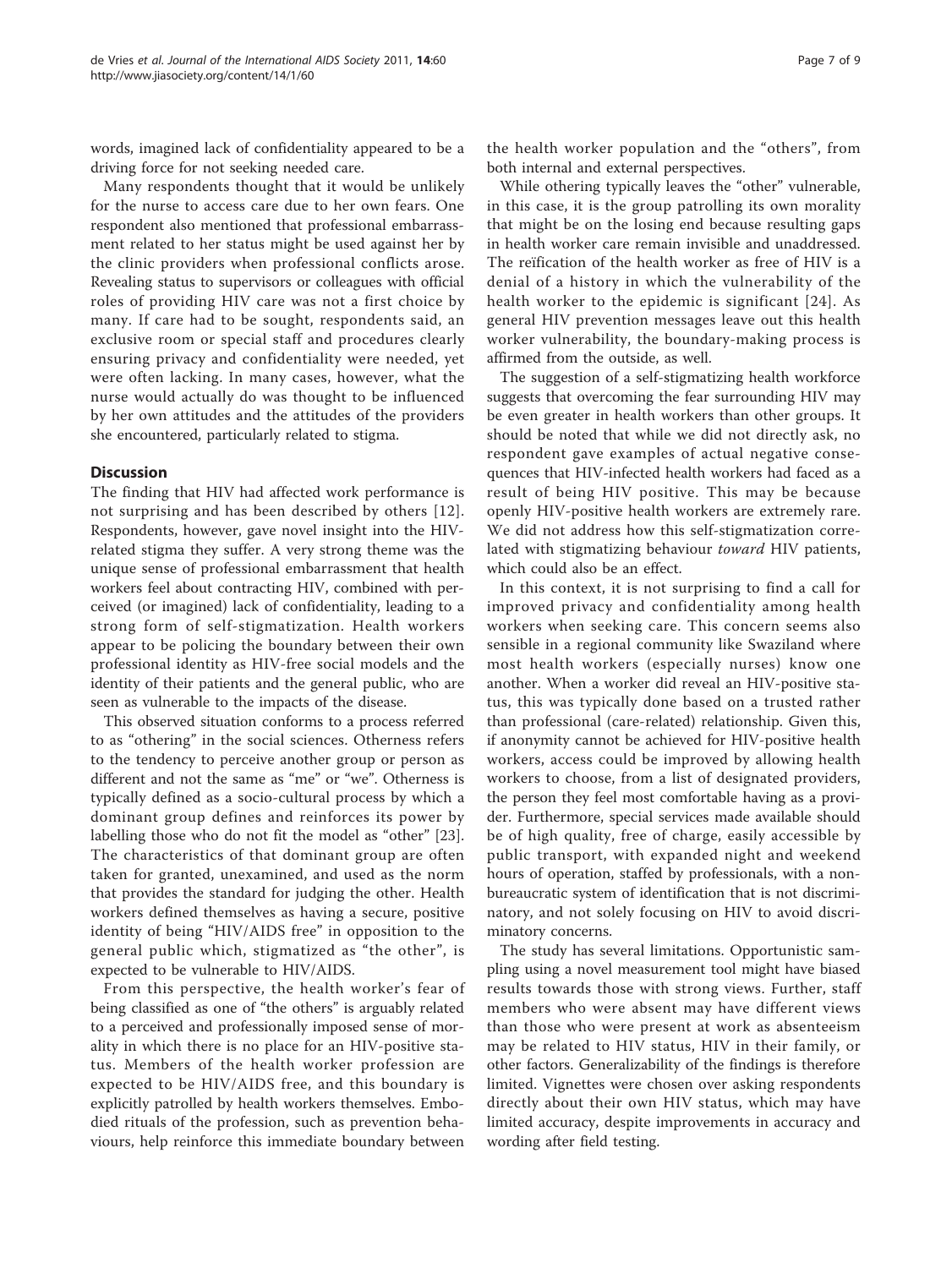<span id="page-8-0"></span>Further, despite intensive training, data collectors were nurses and not professional researchers, which may have also impacted on results. This impact could be both negative (such as biased responses due to interviewer technique or the seniority of one of the nurse interviewers) and positive (such as greater understanding, comfort and openness than if interviewers had been outside researchers) [[25\]](#page-9-0). While respondents were diverse, the lack of participation of physicians (only one presented to be interviewed and then withdrew consent) may partly be the result of including nurses in the research team, although physicians comprise only 1% of the Swazi health workforce. The theme of a perceived need for privacy in this study might have been exacerbated by Swaziland's small size.

### Conclusions

Results illustrate the profound impact that HIV has on the health workforce in Swaziland. Respondents emphasized the importance of private and confidential treatment and offered previously undocumented insights into the impacts of professional "othering" and self-stigmatization that surrounds HIV-infected health workers. Prevention messages about HIV should address these fears specifically, i.e., that acknowledging that HIV can happen to anyone regardless of their training and may also happen to health workers. This humanization of health workers is urgent. Importantly, this information comes directly from health workers themselves, describing their own beliefs and opinions and gathered through a study designed with their input.

#### Acknowledgements

We want to acknowledge the support and guidance for this study provided by Limakatso Mosese and Collin Sikwibele at the Southern Africa Human Capacity Development Coalition and the data analysis support provided by Jonathan Kidder at the IntraHealth Capacity Project. Funding for this manuscript was made possible through support provided by the United States Agency for International Development, under the terms of Grant Number GPO-A-00-04-00026-00. The views expressed in this manuscript do not necessarily reflect the views of the United States Government or the United States Agency for International Development.

#### Author details

<sup>1</sup>Department of Sociology and Anthropology, Amsterdam Institute for Social Science Research, University of Amsterdam, Amsterdam, the Netherlands. <sup>2</sup>Northwestern University, Division of Infectious Disease, Michigan Avenue, Chicago, USA. <sup>3</sup>Swaziland Nurses Association, PO Box 2031, Manzini, Swaziland.

#### Authors' contributions

DHdV carried out the research and survey design, led the data analysis and drafted the manuscript. SG conceived the study, participated in its design and coordination and helped draft the manuscript. MM, BC and TD read and approved the final manuscript. MM, BC and TD participated in research and survey design, conducted the data collection, provided input in data analysis and reviewed the manuscript. All authors have read and approved the final version of this manuscript.

#### Competing interests

The authors declare that they have no competing interests.

Received: 28 March 2011 Accepted: 22 December 2011 Published: 22 December 2011

#### References

- 1. Feely F: [Fight AIDS as well as brain drain.](http://www.ncbi.nlm.nih.gov/pubmed/16890815?dopt=Abstract) *Lancet* 2006, 368:435-436.<br>2. Tawfik L. Kinoti SN: *The impact Of HIV/AIDS on health systems and the*
- 2. Tawfik L, Kinoti SN: The impact Of HIV/AIDS on health systems and the health workforce in sub-Saharan Africa Washington DC: World Health Organization; 2003.
- 3. Kober K, Van Damme W: [Public sector nurses in Swaziland: can the](http://www.ncbi.nlm.nih.gov/pubmed/16737544?dopt=Abstract) [downturn be reversed?](http://www.ncbi.nlm.nih.gov/pubmed/16737544?dopt=Abstract) Human Resources for Health 2006, 4:13.
- 4. Measure DHS: New National Survey Finds 19 Percent of the Swazi Population Age 2 and Older Has HIV; Other Health Indicators Show Improvements [\[http://](http://www.measuredhs.com/Who-We-Are/News-Room/New-national-survey-finds-19-percent-of-the-Swazi-population-age-2-and-older-has-HIV-Other-health-indicators-show-improvements.cfm) [www.measuredhs.com/Who-We-Are/News-Room/New-national-survey-finds-](http://www.measuredhs.com/Who-We-Are/News-Room/New-national-survey-finds-19-percent-of-the-Swazi-population-age-2-and-older-has-HIV-Other-health-indicators-show-improvements.cfm)[19-percent-of-the-Swazi-population-age-2-and-older-has-HIV-Other-health](http://www.measuredhs.com/Who-We-Are/News-Room/New-national-survey-finds-19-percent-of-the-Swazi-population-age-2-and-older-has-HIV-Other-health-indicators-show-improvements.cfm)[indicators-show-improvements.cfm\]](http://www.measuredhs.com/Who-We-Are/News-Room/New-national-survey-finds-19-percent-of-the-Swazi-population-age-2-and-older-has-HIV-Other-health-indicators-show-improvements.cfm).
- 5. Whitesand A, Whalley A: Reviewing emergencies for Swaziland. Swaziland Health Economics and HIV/AIDS Research Division (HEARD) 2007.
- 6. Shisana O, Hall E, Maluleke KR, Stoker DJ, Schwabe C, Colvin M: The impact of HIV/AIDS on the health sector–national survey of health personnel, ambulatory and hospitalised patients and health facilities. Pretoria: Human Sciences Research Council; 2002.
- 7. Ncayiyana DJ: [Doctors and nurses with HIV and AIDS in sub-Saharan](http://www.ncbi.nlm.nih.gov/pubmed/15361421?dopt=Abstract) [Africa.](http://www.ncbi.nlm.nih.gov/pubmed/15361421?dopt=Abstract) BMJ 2004, 329:584.
- 8. Kober K, Van Damme W: [Scaling up access to antiretroviral treatment in](http://www.ncbi.nlm.nih.gov/pubmed/15234864?dopt=Abstract) [southern Africa: Who will do the job?](http://www.ncbi.nlm.nih.gov/pubmed/15234864?dopt=Abstract) Lancet 2004, 364:103-107.
- 9. Mahendra V, Gilborn L, Bitra G, Samson L, Mudoi R, Jadav S, Gupta I, Bharat S, Daly C: Reducing stigma and discrimination in hospitals: Positive findings from India. Washington, DC: Population Council 2006.
- 10. Taegtmeyer M, Suckling RM, Nguku PM, Meredith C, Kibaru J, Chakaya JM, Muchela H, Gilks CF: [Working with risk: occupational safety issues among](http://www.ncbi.nlm.nih.gov/pubmed/18351477?dopt=Abstract) [healthcare workers in Kenya.](http://www.ncbi.nlm.nih.gov/pubmed/18351477?dopt=Abstract) AIDS Care 2008, 20:(3):304-310.
- 11. Van Oosterhout JJ, Nyirenda M, Beadsworth MB, Kanyangalika JK, Kumwenda JJ, Zijlstra EE: [Challenges in HIV post-exposure prophylaxis for](http://www.ncbi.nlm.nih.gov/pubmed/17326876?dopt=Abstract) [occupational injuries in a large teaching hospital in Malawi.](http://www.ncbi.nlm.nih.gov/pubmed/17326876?dopt=Abstract) Trop Doct 2007, 37:(1):4-6.
- 12. Uebel KE, Nash J, Avalos A: [Caring for the caregivers: models of HIV/AIDS](http://www.ncbi.nlm.nih.gov/pubmed/18181701?dopt=Abstract) [care and treatment provision for health care health workers in South](http://www.ncbi.nlm.nih.gov/pubmed/18181701?dopt=Abstract) [Africa.](http://www.ncbi.nlm.nih.gov/pubmed/18181701?dopt=Abstract) The Journal of Infectious Diseases 2007, 196:S500-504.
- 13. Kruse GR, Bushimbwa TC, Ikeda S, Nkhoma M, Quiterio N, Pankratz D, Mataka K, Chi BH, Bond V, Reid SE: [Burnout and use of HIV services](http://www.ncbi.nlm.nih.gov/pubmed/19594917?dopt=Abstract) [among health care workers in Lusaka District, Zambia: a cross-sectional](http://www.ncbi.nlm.nih.gov/pubmed/19594917?dopt=Abstract) [study.](http://www.ncbi.nlm.nih.gov/pubmed/19594917?dopt=Abstract) Human Resources for Health 2009, 7:55.
- 14. Kiragu K, Nyumbu M, Ngulube TJ, Njobvu P, Mwaba C, Kalimbwe A, Bradford S: Caring for caregivers: An HIV/AIDS workplace intervention for hospital staff in Zambia, evaluation results Washington, DC: Population Council; 2008.
- 15. Baleta A: Swaziland Nurses the Wellbeing of Its Health Workers. The Lancet 2008, 371(9628).
- 16. Gold J, Tomkins M, Melling P, Bates N: Guidance note on health care health worker safety from HIV and other blood borne infections Washington DC: The International Bank for Reconstruction and Development/The World Bank; 2004.
- 17. Banteyerga H, Kidanu A, Abebe F, Alemayehu M, Fiseha B, Asazenew A, Ruden C, Asfaw Y, Shibru A: Perceived Stigmatization and Discrimination by Health Care Providers toward Persons with HIV/AIDS Addis Ababa: Miz-Hasab Research Center, IntraHealth International; 2005.
- 18. Letamo G: Discriminatory Attitudes of Health Workers Against People Living with AIDS. PLOS Medicine 2005, 2(8).
- 19. Connelly P, Rosen S: [Treatment of HIV/AIDS at South Africa](http://www.ncbi.nlm.nih.gov/pubmed/16532081?dopt=Abstract)'s largest [employers: myth and reality.](http://www.ncbi.nlm.nih.gov/pubmed/16532081?dopt=Abstract) South African Medical Journal 2006, 96(2):128-133.
- 20. Martin E: Vignettes and Respondent Debriefings for Questionnaire Design and Evaluation Washington, DC: U.S. Bureau of Census; 2006.
- 21. Finch J: Research Note: The Vignette Technique in Survey Research. Sociology 1987, 21:105-114.